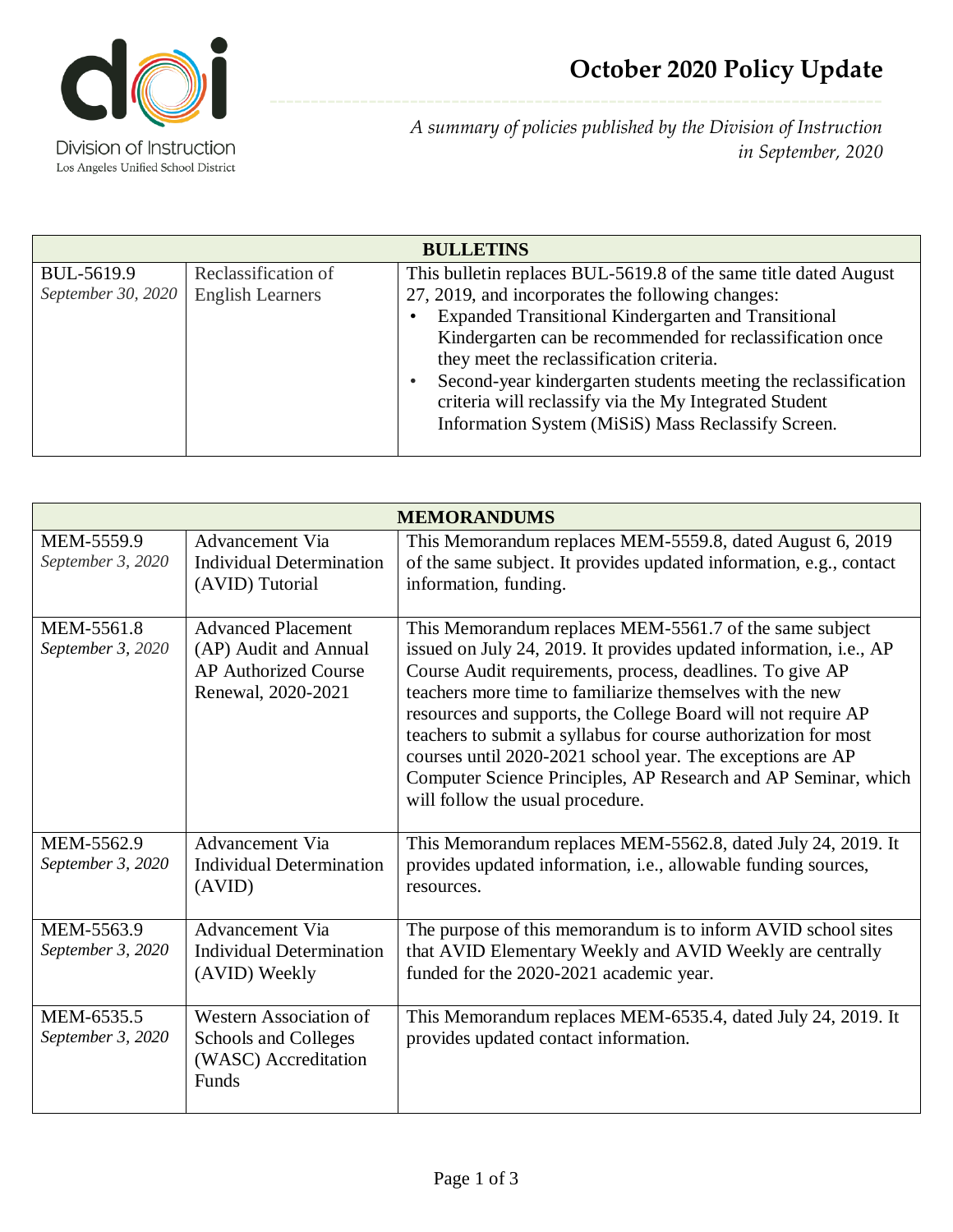| <b>MEMORANDUMS</b>                 |                                                                                                            |                                                                                                                                                                                                                                                                                                                                                                                                                                |  |  |
|------------------------------------|------------------------------------------------------------------------------------------------------------|--------------------------------------------------------------------------------------------------------------------------------------------------------------------------------------------------------------------------------------------------------------------------------------------------------------------------------------------------------------------------------------------------------------------------------|--|--|
| MEM-6544.5<br>September 10, 2020   | Observance of<br><b>Constitution Day 2020:</b><br>September 10 through 24,<br>2020                         | The purpose of this memorandum is to provide schools with<br>assistance to comply with federal government regulations<br>regarding the observance of Constitution Day. This memorandum<br>updates MEM-6544.4 dated August 1, 2019.                                                                                                                                                                                             |  |  |
| MEM-6725.8<br>October 6, 2020      | Application for the<br><b>LAUSD/AALA Master</b><br>Program Institute Cohort<br>$20 - Fall 2020$            | This memorandum replaces MEM-6725.7, Application for the<br>LAUSD/AALA Master Program Institute Cohort 19 - Spring<br>2020, dated October 24, 2019. The content has been revised to<br>reflect the current cohort. If the stay at home orders are not lifted<br>this Fall, the Master Program Institute, Cohort 20 will be<br>conducted virtually.                                                                             |  |  |
| MEM-6733.4<br>September 28, 2020   | Credit Recovery Program<br>Opportunities                                                                   | Alignment with REF-6703.1, Performance Assessment Student<br>Support (PASS) Program (September 28, 2020) and MEM-6734.1,<br>Students Taking Action for Readiness (STAR) (September 28,<br>2020). This memorandum replaces MEM-6733.3, Credit Recovery<br>Program Opportunities (August 24, 2017).                                                                                                                              |  |  |
| MEM-6734.1<br>September 28, 2020   | <b>Students Taking Action</b><br>for Readiness (STAR)                                                      | This memorandum replaces MEM-6734.0 Students taking Action<br>for Readiness (STAR 17) dated August 1, 2016 and provides<br>guidance for secondary high schools implementing STAR.<br>Additional information is provided in MEM-6733.4, Credit<br>Recovery Program Opportunities, dated September 28, 2020.                                                                                                                     |  |  |
| MEM-6854.4<br>September 3, 2020    | <b>Schools for Advanced</b><br>Studies (SAS): Reporting<br><b>Student Participation in</b><br>MiSiS        | This memorandum replaces MEM-6854.3, Schools for Advanced<br>Studies (SAS): Reporting Student Participation in MiSiS, dated<br>September 3, 2019. Due to the elimination of the 2019-2020<br>Smarter Balanced Assessment Consortium (SBAC), the SAS<br>eligibility criterion based on test scores is modified for this year<br>only. The deadline to report current SAS student participation is<br>Friday, December 18, 2020. |  |  |
| MEM-055899.2<br>September 14, 2020 | <b>National Voter</b><br><b>Registration Day and</b><br><b>High School Voter</b><br><b>Education Weeks</b> | The dates for Fall Voter Education Weeks and National Voter<br>Registration Day have been updated for 2020-2021.                                                                                                                                                                                                                                                                                                               |  |  |

| <b>REFERENCE GUIDES</b> |                               |                                                                   |  |  |
|-------------------------|-------------------------------|-------------------------------------------------------------------|--|--|
| REF-5832.7              | Guidelines for the            | This Reference Guide replaces REF-5832.6, Guidelines for the      |  |  |
| September 3, 2020       | <b>Accrediting Commission</b> | Accrediting Commission for Schools, Western Association of        |  |  |
|                         | for Schools, Western          | Schools and Colleges (ACS WASC) Accreditation Process, dated      |  |  |
|                         | <b>Association of Schools</b> | July 24, 2019. It provides an overview and framework, including   |  |  |
|                         | and Colleges (ACS             | updated information, regarding the six-year accreditation cycle,  |  |  |
|                         | WASC) Accreditation           | self-study, accreditation visit, and follow-up processes. It also |  |  |
|                         | Process                       | includes information regarding WASC accreditation resources and   |  |  |
|                         |                               | support.                                                          |  |  |
|                         |                               |                                                                   |  |  |